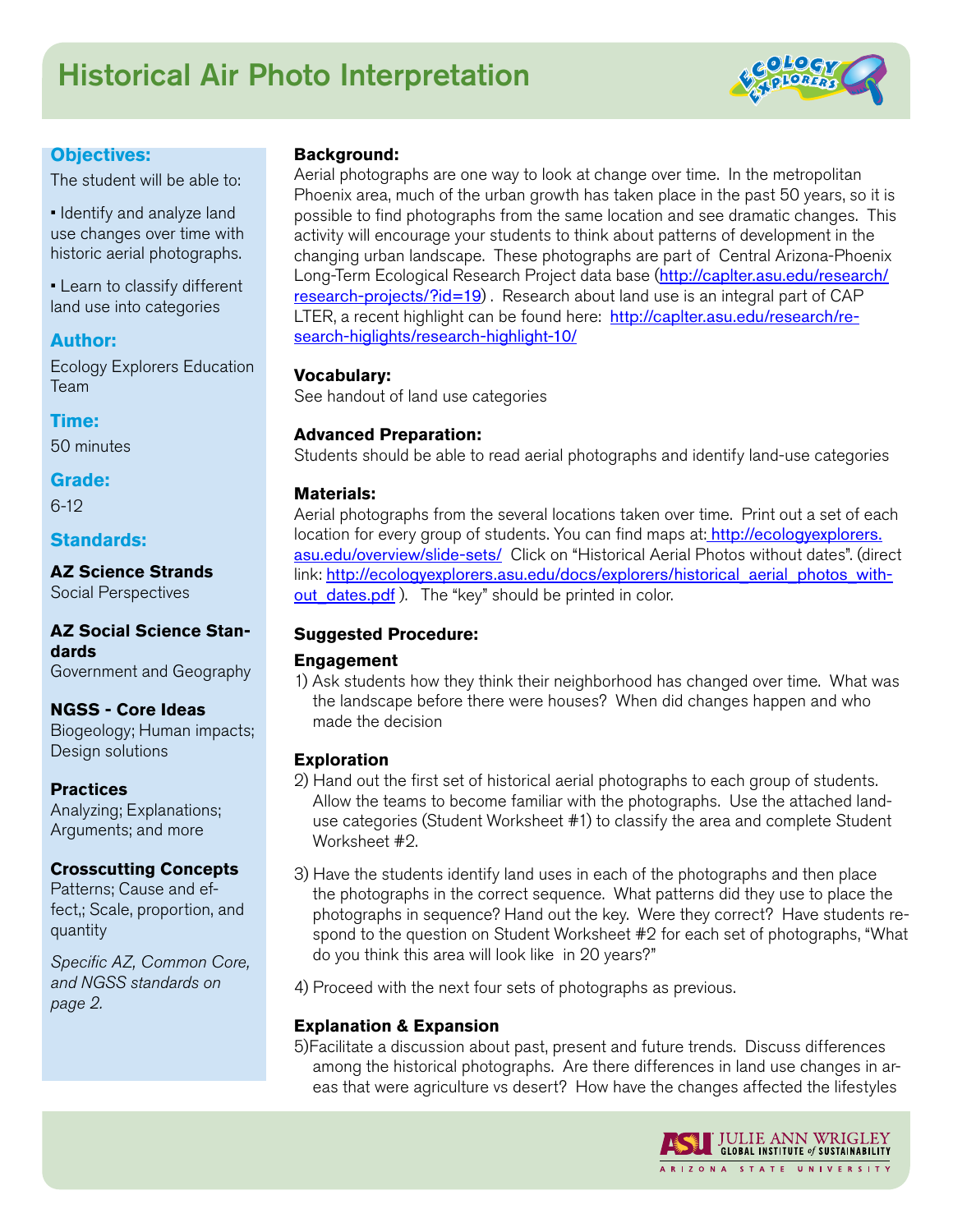of people living in the areas? Note: some changes in the landscape reflect zoning restrictions—you could ask students why different areas allow different types of buildings/houses. Also note in some of the pictures there is an increase in multi-family housing as the amount of land for single family housing declines

6)Use Student Worksheet #3 to prompt independent student reflections.

#### **Evaluation:**

- Observation during the activity and participation in discussion.
- Student responses to reflection questions.

#### **Extensions:**

- Calculate the percent changes in land-use types over time for each area.
- Study local historical documents to understand changes in land use
- Interview long-time residents or a local historian about these changes
- Identify social and political impacts of these changes on the community and the environment

#### **References:**

Barnaba, E., M. Krasny, L. Kasperek, S. Hoskins, J. Hope. 2000. Explorations from an aerial perspective. Cornell University.

#### **Standards**

#### **Arizona Science Standards**

Science Personal & Social S3-C2-GR7-PO1 S3-C2-GR7-PO2 S3-C3-GRHS-PO1 S3-C3-GRHS-PO2

#### **Arizona Social Studies Standards**

American History SS1-C1-GR6-8-PO4 SS1-C1-GR7-PO8 SS1-C1-GR8-PO8 SS1-C1-GRHS-PO6 SS1-C2-GR7-PO4 SS1-C2-GR8-PO5

#### **Arizona Geography Standards**

SS4-C4-GR7-PO1 SS4-C4-GR6-PO3 SS4-C4-GRHS-PO5 SS4-C5-GR7-PO3 SS4-C5-GR7-PO5 SS4-C5-GRHS-PO4 SS4-C6-GR6-PO2

#### **NGSS Core Ideas**

ESS2.E: Biogeology ESS3.C: Human impacts on Earth systems ETS1-2: Evaluate design solutions

#### **NGSS Practices**

Asking questions Analyzing and interpreting data Constructing explanations Engaging in argument from evidence Obtaining, evaluating, and communicating information

#### **NGSS Crosscutting Concepts**

**Patterns** Cause and effect Scale, proportion and quantity Systems and system models Stability and Change

#### **AZCCRS/ELA Literacy**

RST7: Integrate content from diverse formats WHTS1: Write to support claims WHTS2: Write to convey ideas and information SL1: Participate in collaborations and conversations

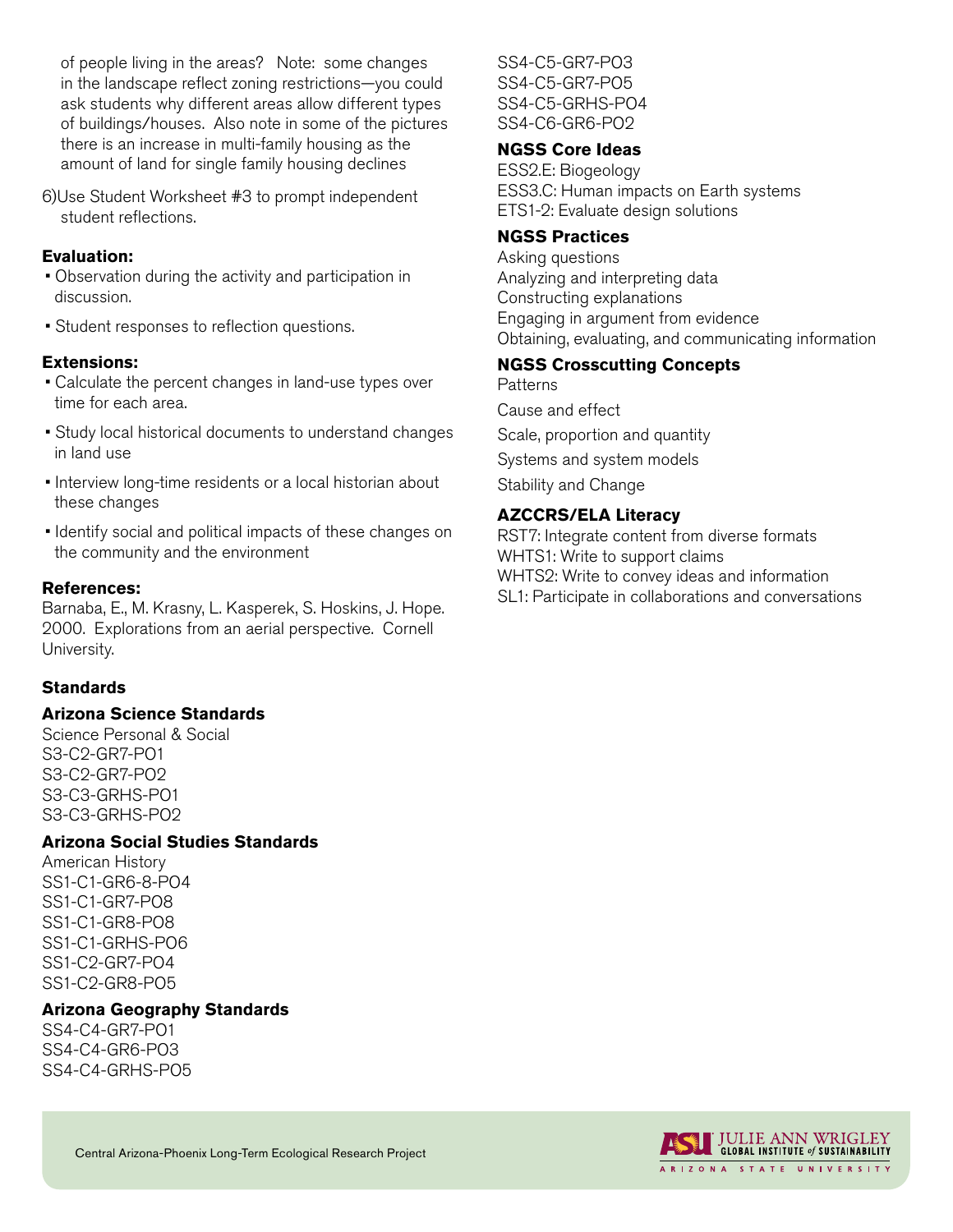

#### **Land-Use Categories (adapted from CAP LTER, MAG, and Explorations from an Aerial Perspective) Residential**

•Single-family home: small rectangular buildings with driveways aligned to street

•Single-family home large lot: small rectangular buildings on large lots (less housing density than single family homes)

•Multi-family (apartments/town homes): multi-storied buildings, off street parking

#### **Commercial/Industrial**

•Businesses: rectangular buildings, larger than houses, grouped along major streets

•Shopping Malls: large, flat-roofed buildings, large parking areas

•Manufacturing: large flat-roofed buildings with loading docks, possibly with loading docks, piles of raw materials or smokestacks

•Mining: most commonly gravel pits associated with waterways

#### **Open Space**

•Golf Courses: presence of sand traps, grass, small ponds

- •Neighborhood Parks: vegetated areas, lawns, ball fields, playground, tennis courts
- •Vacant: surrounded by development
- •Desert Parks/Land : desert vegetation, washes, different elevations

#### **Public**

- •Schools: large rectangular buildings, adjacent to fields, athletic track
- •Church: rectangular building, parking lots, along major streets, may see steeple

#### **Water**

- •Canals: linear water ways
- •Lakes/Ponds: small bodies of water (lakes in residential developments/parks)

•Reservoirs: large bodies of water (Tempe Town Lake)

#### **Agriculture**

•Cropland/Pasture: rectangular fields, machinery, fences

•Orchards: rectangular fields with trees

#### **Transportation**

- •Highway: limited access multi-lane roads
- •Major Road: multi-lane roads, typically lined with businesses, churches, shopping centers
- •City Streets: two-lane, dense rectilinear grid patter with residential development

Railroads: linear, passenger and freight lines

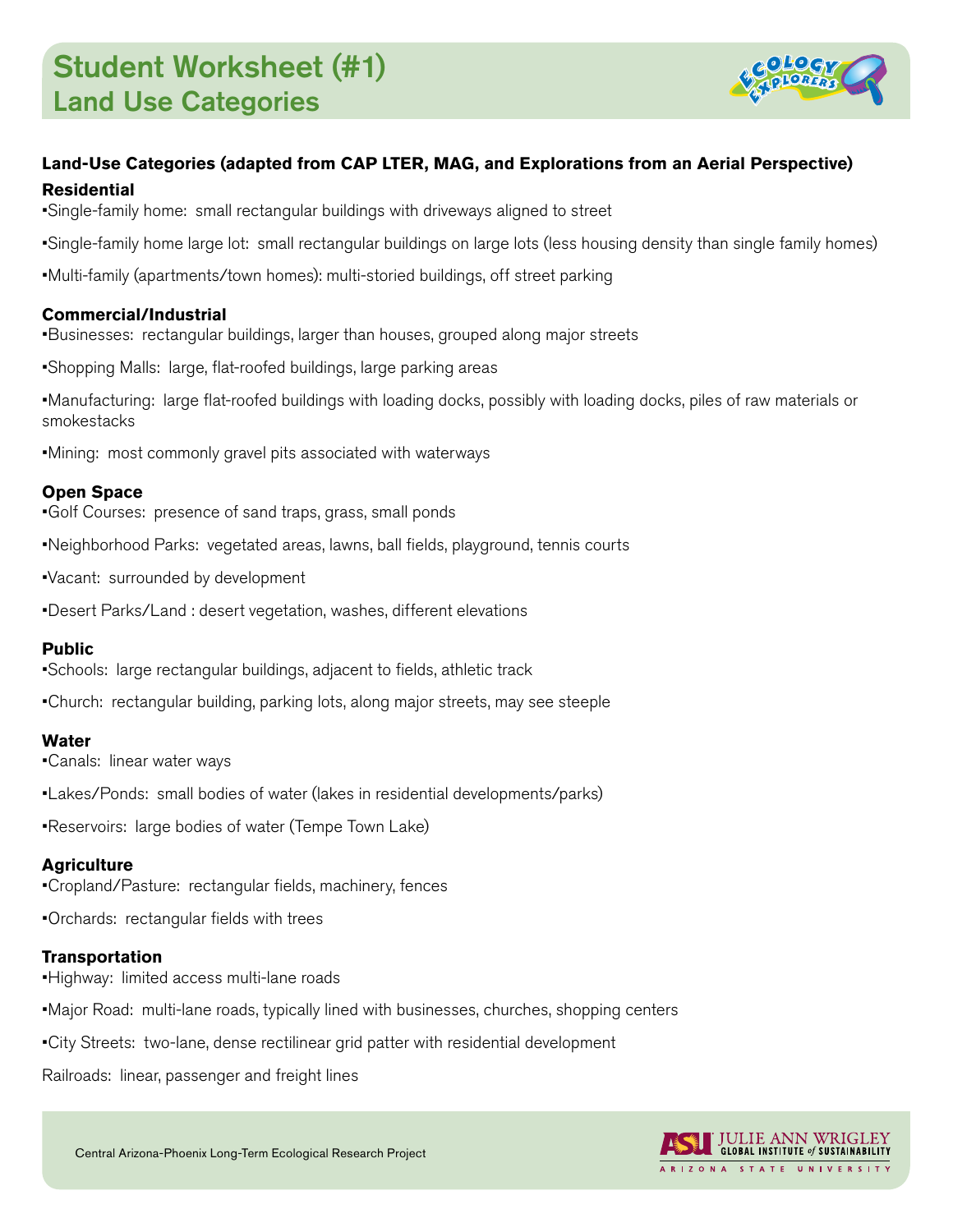## Student Worksheet (#2) Historical Air Photo Interpretation



Look at the various photographs given to you by your teachers. These aerial photographs were taken at the same location over the past 30 years. Use the features on the maps to place each set in order from the earliest to most recent photo. The first picture was taken in 1970, the other pictures were taken in 10 year intervals (1970, 1980, 1990, 2000, 2010)

Fill in the table, recording the major land use changes and when they happened.

| Location               | Describe major changes including the decade most<br>change happened | What do you think this area will look<br>like in 20 years? |
|------------------------|---------------------------------------------------------------------|------------------------------------------------------------|
| Pinnacle Peak          |                                                                     |                                                            |
|                        |                                                                     |                                                            |
|                        |                                                                     |                                                            |
|                        |                                                                     |                                                            |
| Lower Buckeye          |                                                                     |                                                            |
|                        |                                                                     |                                                            |
|                        |                                                                     |                                                            |
|                        |                                                                     |                                                            |
| McKellips &<br>Stapley |                                                                     |                                                            |
|                        |                                                                     |                                                            |
|                        |                                                                     |                                                            |
| Shea & 27th            |                                                                     |                                                            |
|                        |                                                                     |                                                            |
|                        |                                                                     |                                                            |
|                        |                                                                     |                                                            |
| Union Hills            |                                                                     |                                                            |
|                        |                                                                     |                                                            |
|                        |                                                                     |                                                            |
|                        |                                                                     |                                                            |
|                        |                                                                     |                                                            |